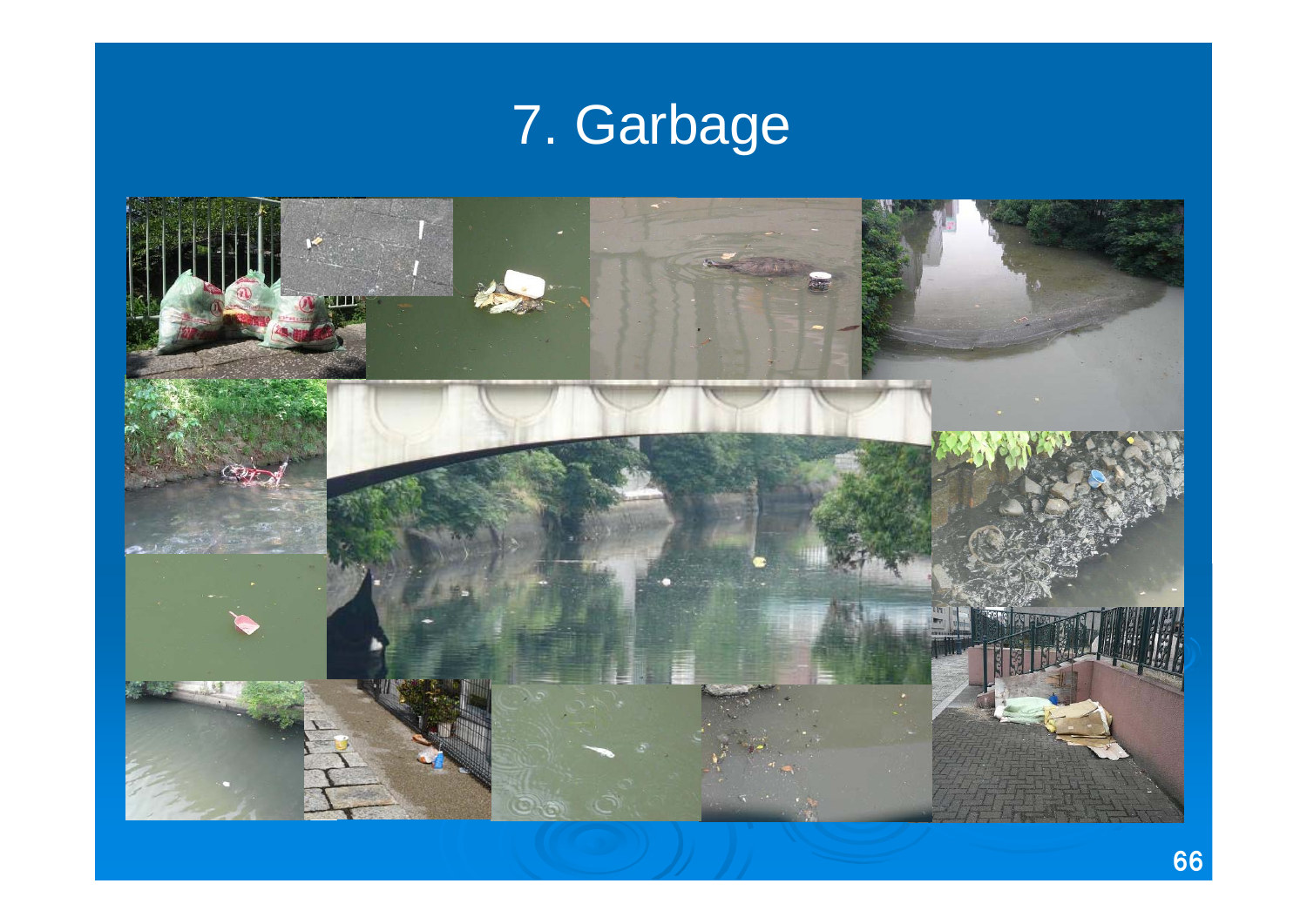## 7.1. Floating Garbage

(with TRWKR, no rain, previous day and current day) ① Change of amount





■Has floating artificial garbage been decreased? The can garbage of the  $5<sup>th</sup>$  stage was decreased compared with the  $1<sup>st</sup>$ . However plastics and paper were increased.